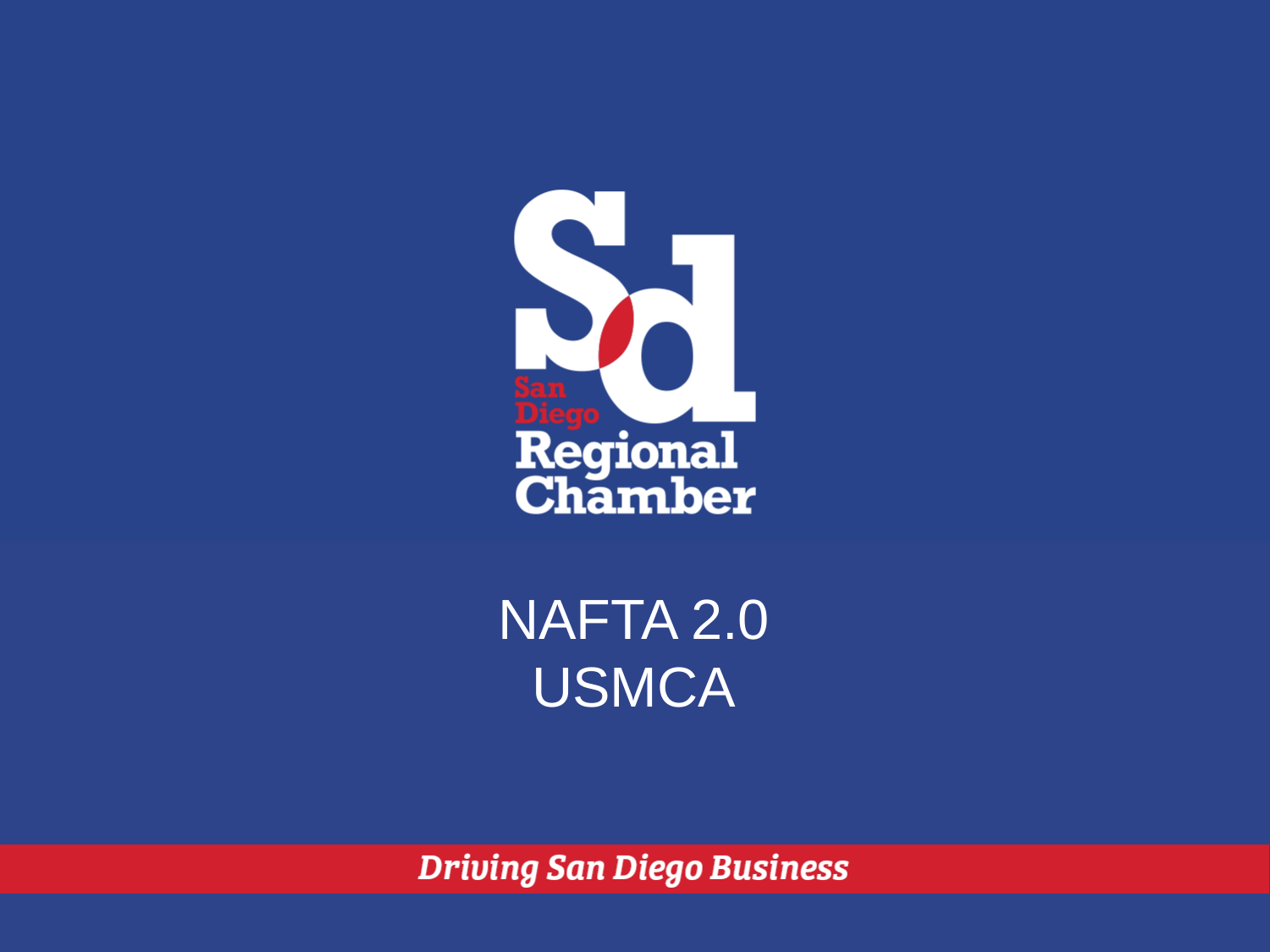## Timeline & Process

 $\checkmark$  November 30, Signing of the Agreement

 $\checkmark$  Review & Approval by legislative branches of 3 countries

 $\checkmark$  Implementation

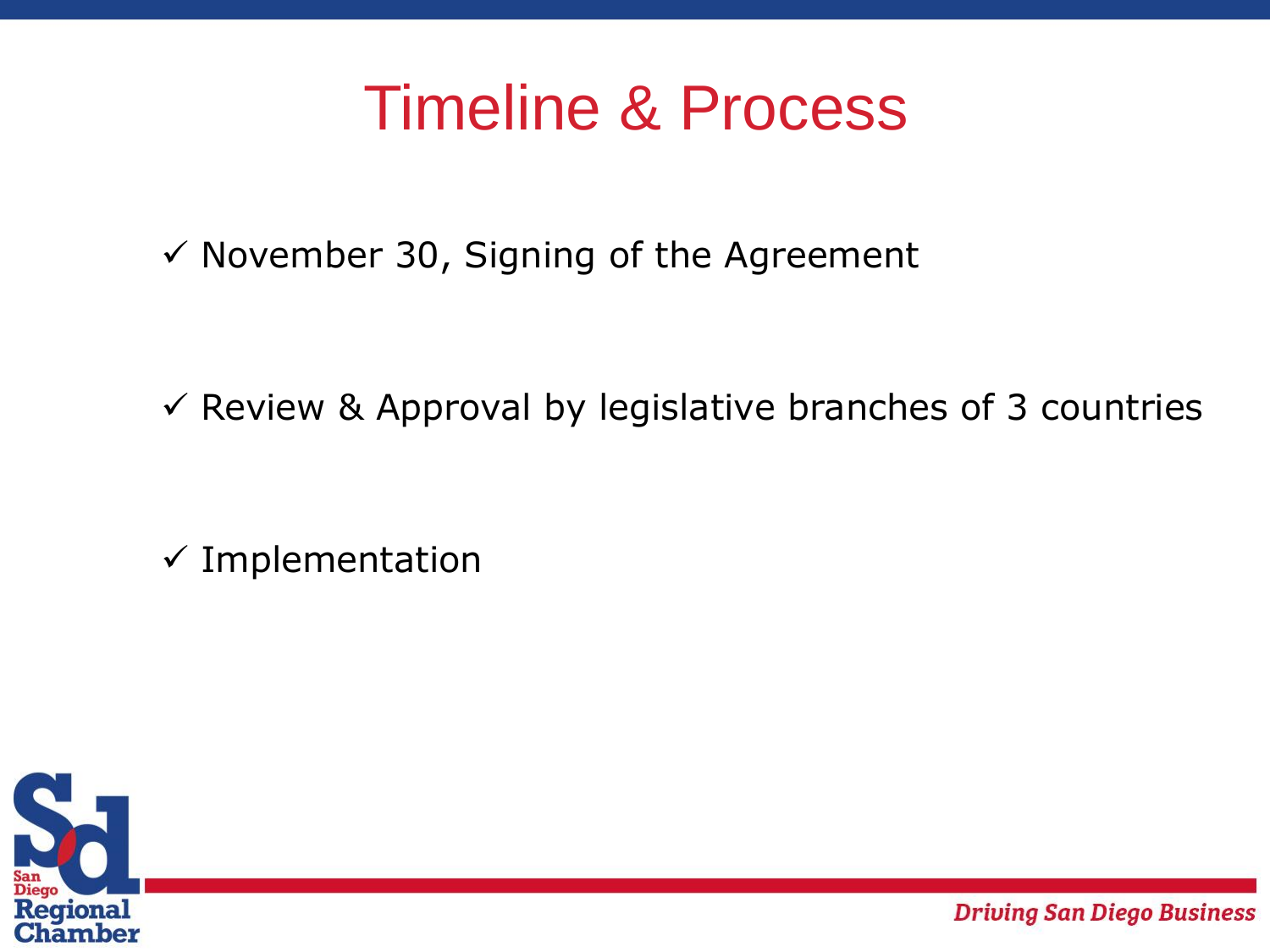# Revised and Improved

- $\checkmark$  Preserves TN Visa
- $\checkmark$  Improves Customs Processing
- $\checkmark$  Stronger Intellectual Property Rules
- $\checkmark$  Access to Mexico's Energy Market
- $\checkmark$  Enforceable Labor & Environment regulations
- $\checkmark$  Support for Small and Medium Size Enterprises
- $\checkmark$  Bans duties on digital trade
- $\checkmark$  Prohibits Currency Manipulation

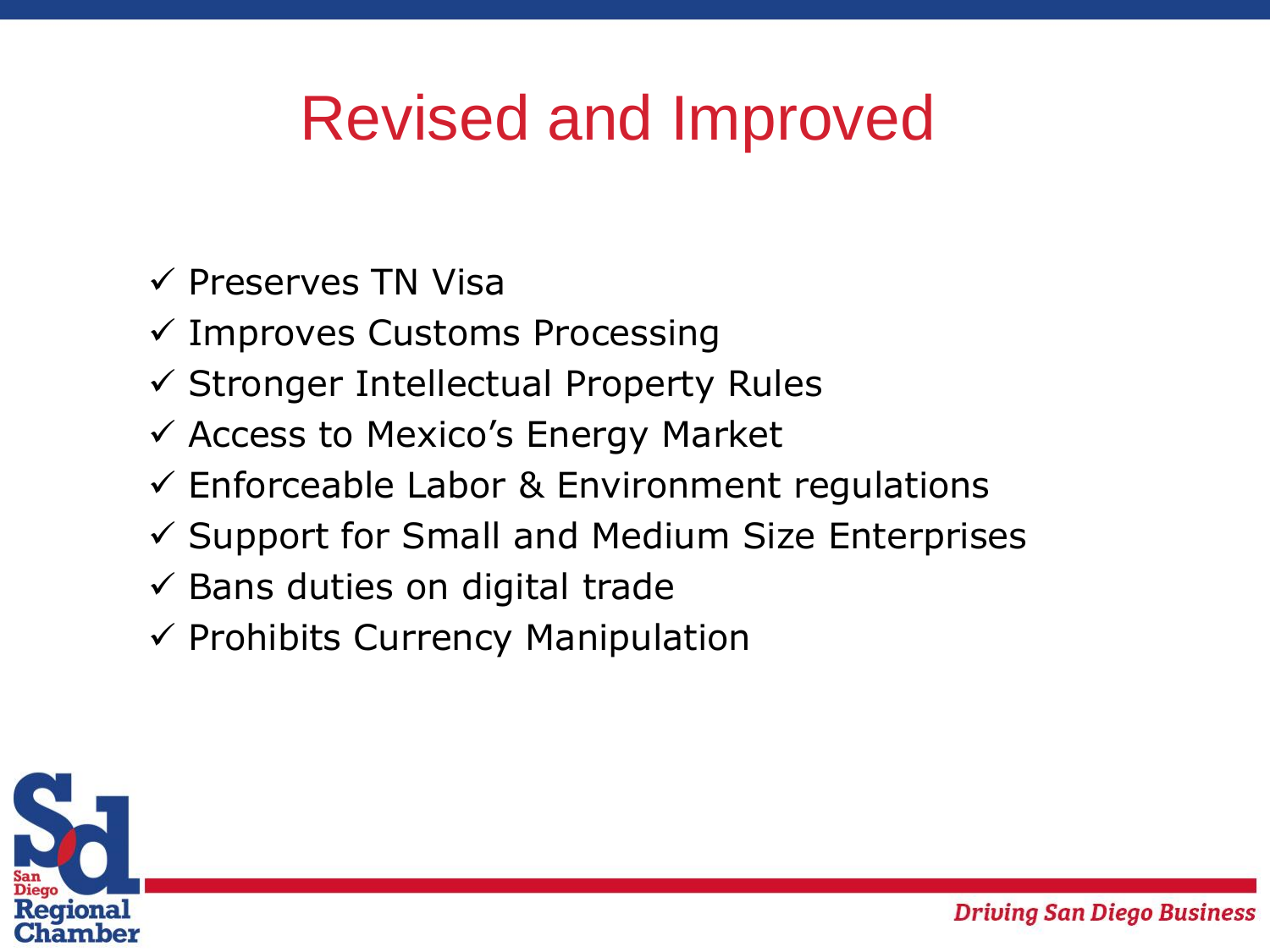## Customs & Trade Facilitation

- $\checkmark$  Improves efficiencies
- $\checkmark$  Codifies recent enhancements such as Unified Cargo Processing, single-window, electronic submissions
- $\checkmark$  Provides for a private sector advisory council to CBP

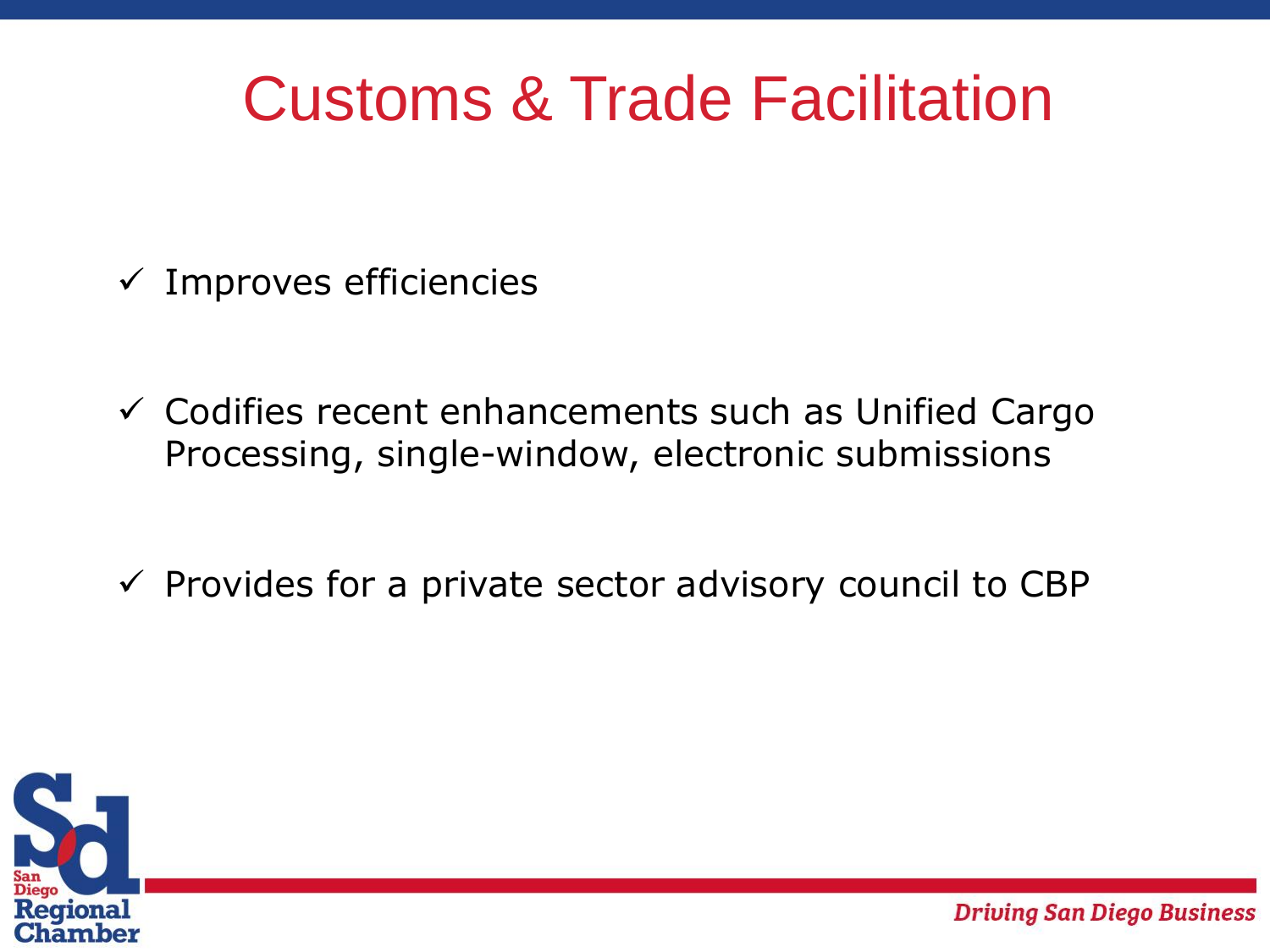## Intellectual Property Rules

- $\checkmark$  Sets the highest standards for strong intellectual property rules out of any agreement
- $\checkmark$  Enhanced protections from the theft of trade secrets
- $\checkmark$  Increases patent protection for biologics to 10 years and
- $\checkmark$  Copyright protections to 70 years.

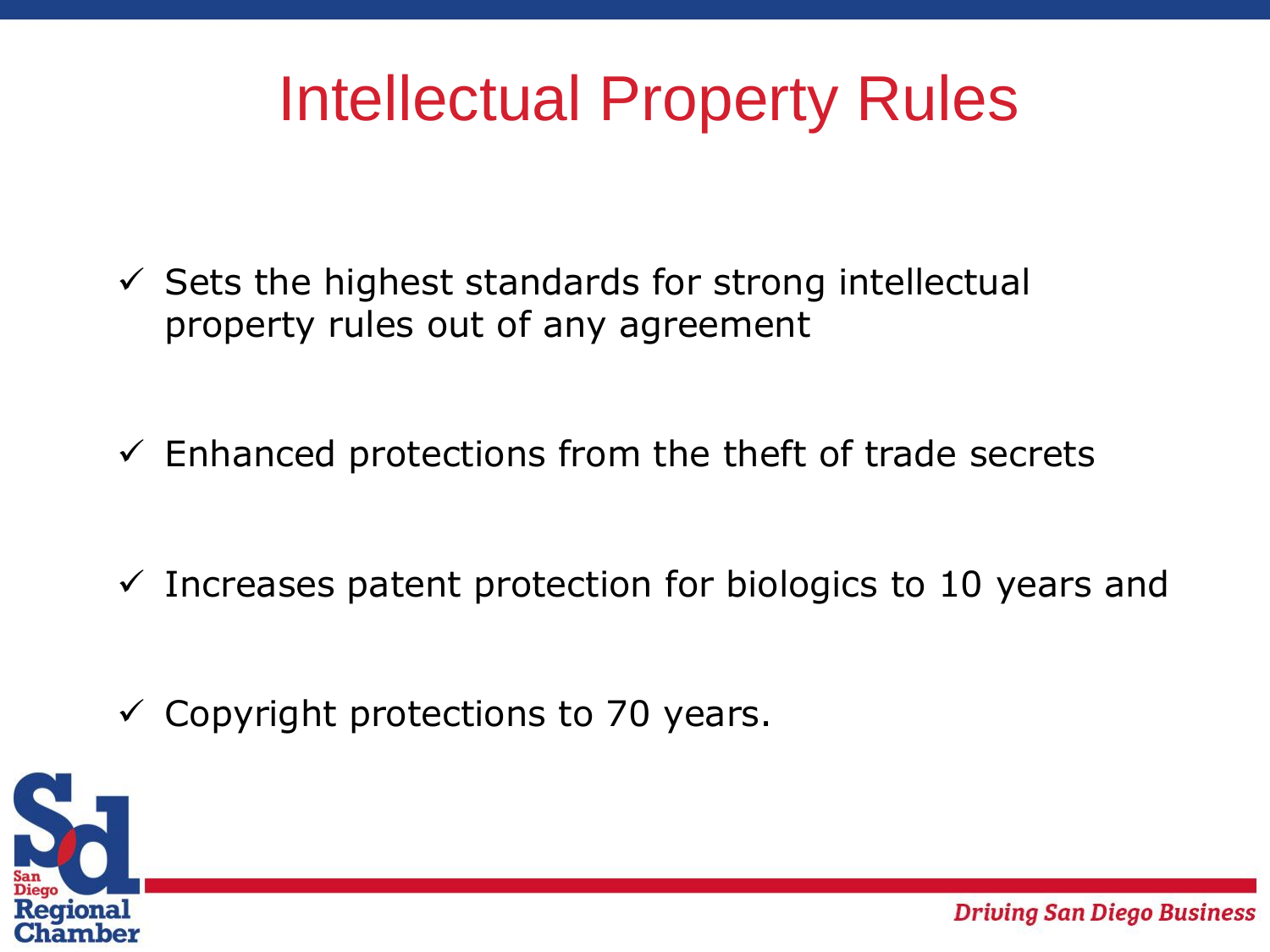### Labor & Environment

#### **Contains strongest labor and environmental regulations**

- $\checkmark$  Incentives wage increases in Mexico
- $\checkmark$  Commits Mexico to passing legislation recognizing rights of workers to unionize
- $\checkmark$  Restricts fish subsidies addressing overfishing, improving sustainability



 $\checkmark$  Provisions addressing marine litter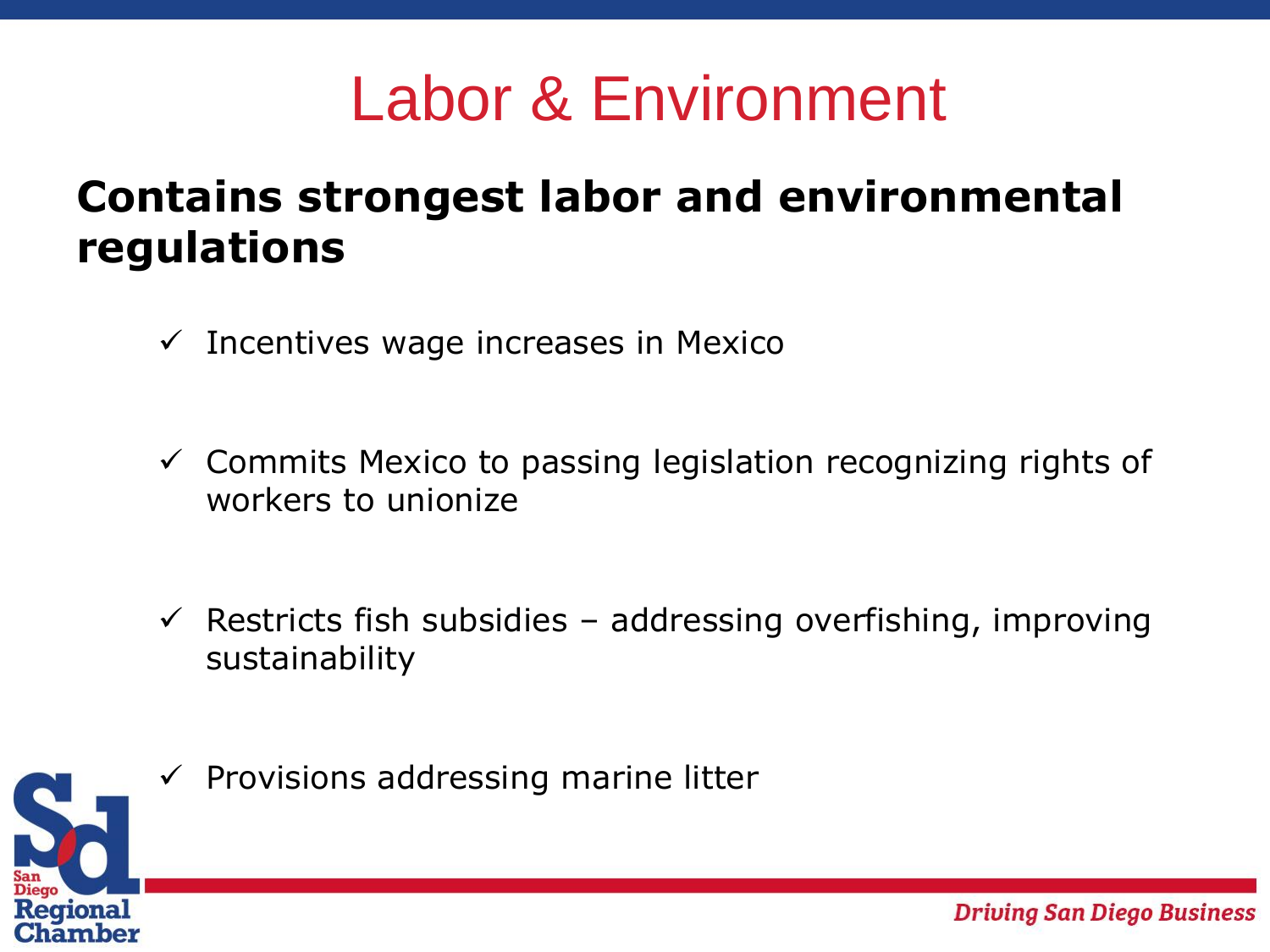Auto Sector

#### **Incentivizes production in North America**

- $\checkmark$  Increases regional content requirement for autos from 62% to 75%
- $\checkmark$  Requires 70% of a vehicle's steel and aluminum must originate in North America

**Driving San Diego Business** 

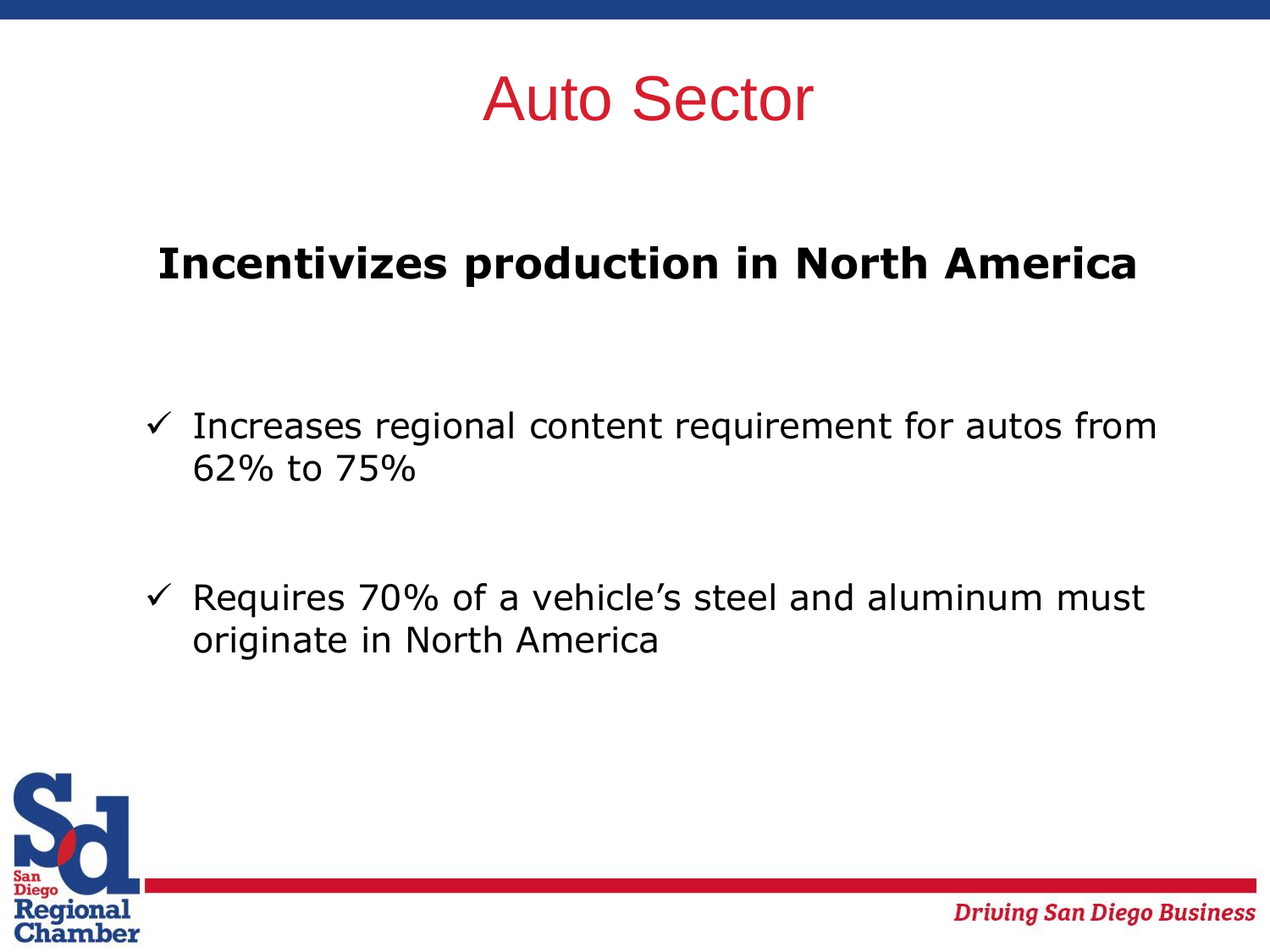# Agreement on Controversial Issues

- $\checkmark$  Sunset Clause
	- Allows for termination in 16 years vs. 5 years
- $\checkmark$  Chapter 19
	- Dispute resolution protocol remains intact
- $\checkmark$  Dairy Industry
	- Expands U.S. access to the dairy market
- $\checkmark$  De Minimis
	- Duty free cap increased on U.S. exports

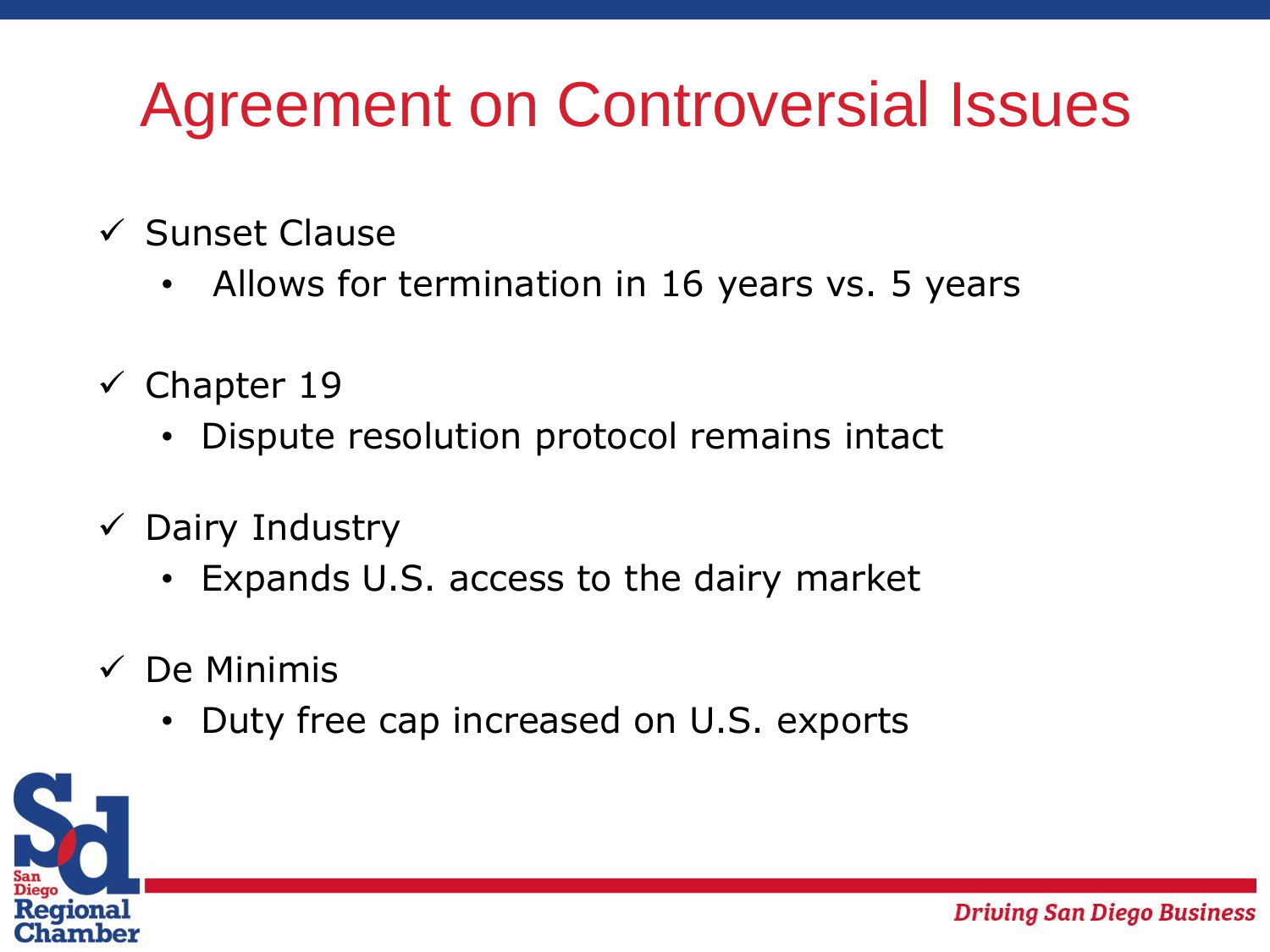# **Drawbacks**

 $\checkmark$  New requirements on automotive sector will likely result in an increase in price for cars

 $\checkmark$  Sunset clause

 $\checkmark$  Tariffs on steel & aluminum remain in effect